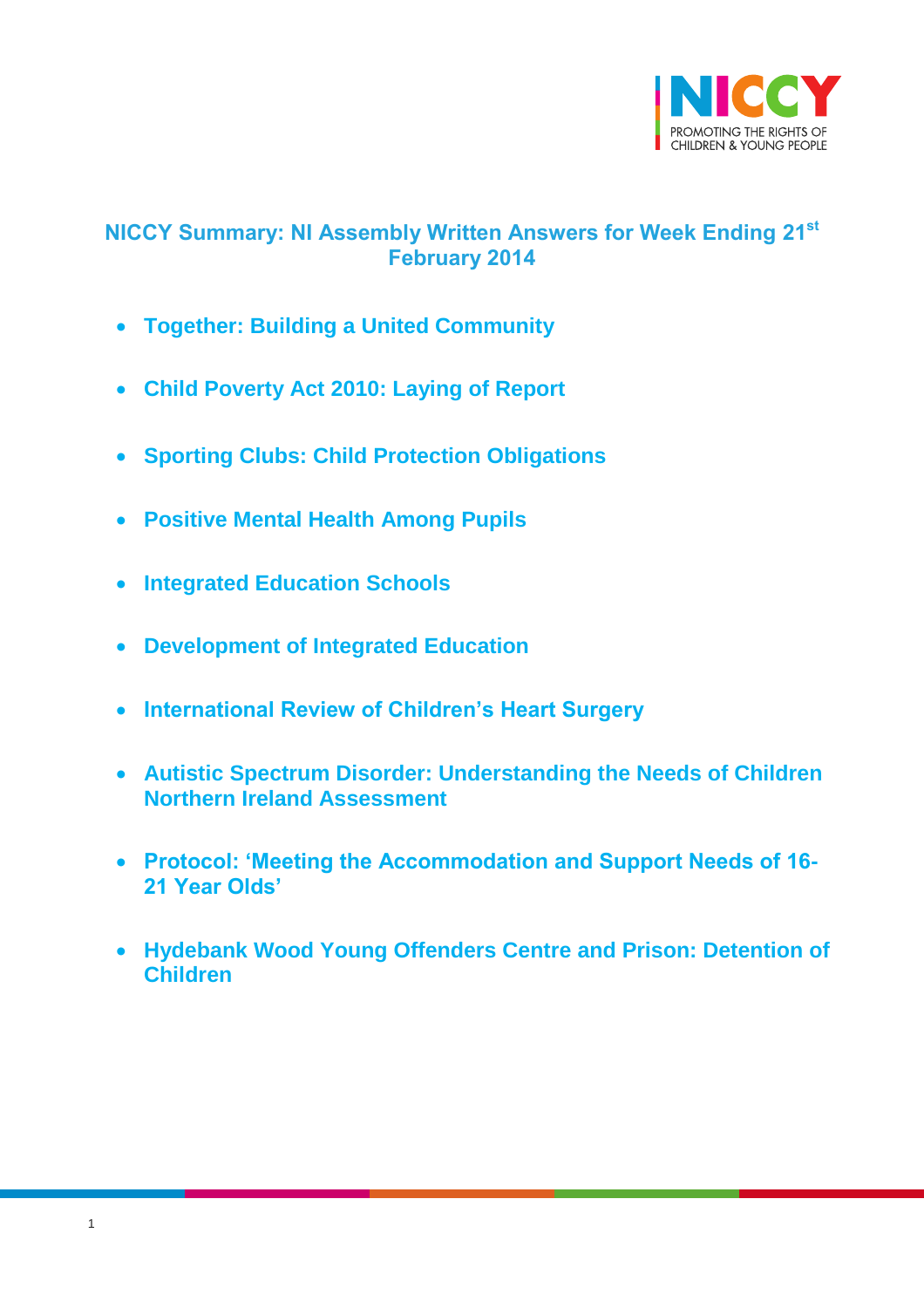

## <span id="page-1-0"></span>**Together: Building a United Community**

Mr Weir asked the First Minister and deputy First Minister to detail the proposed process and timetable for the ten new shared campuses under Together: Building a United Community. (AQW 29373/11-15)

**Mr P Robinson and Mr M McGuinness:** The proposals for 10 new shared education campuses complements current work already underway within the Department of Education and will be targeted at infrastructure projects aimed at improving or facilitating sharing initiatives within local schools. The programme will target schools that can demonstrate the following types of sharing: shared facilities; enhanced facilities; and shared campus. A call for expressions of interest was made in January 2014 with a closing date for applications of 31 March 2014.

#### <span id="page-1-1"></span>[Back to Top](#page-0-0)

### **Child Poverty Act 2010: Laying of Report**

Ms Lo asked the First Minister and deputy First Minister to detail the consequences of missing the deadline for laying the report to the Assembly under the Child Poverty Act 2010.

(AQW 30392/11-15)

<span id="page-1-2"></span>**Mr P Robinson and Mr M McGuinness:** We are required by the Child Poverty Act 2010 to Lay the Strategy in the Assembly by 24 March 2014. While it is unfortunate that we will miss this deadline, we have opted to extend the consultation period for the Delivering Social Change for Children and Young People until 31 March 2014. On balance and having sought advice on this matter, we believe this is the right decision to take, and one which will be welcomed by many given that we have received numerous requests for consideration of an extension to the consultation from a range of sources including the OFMDFM Committee.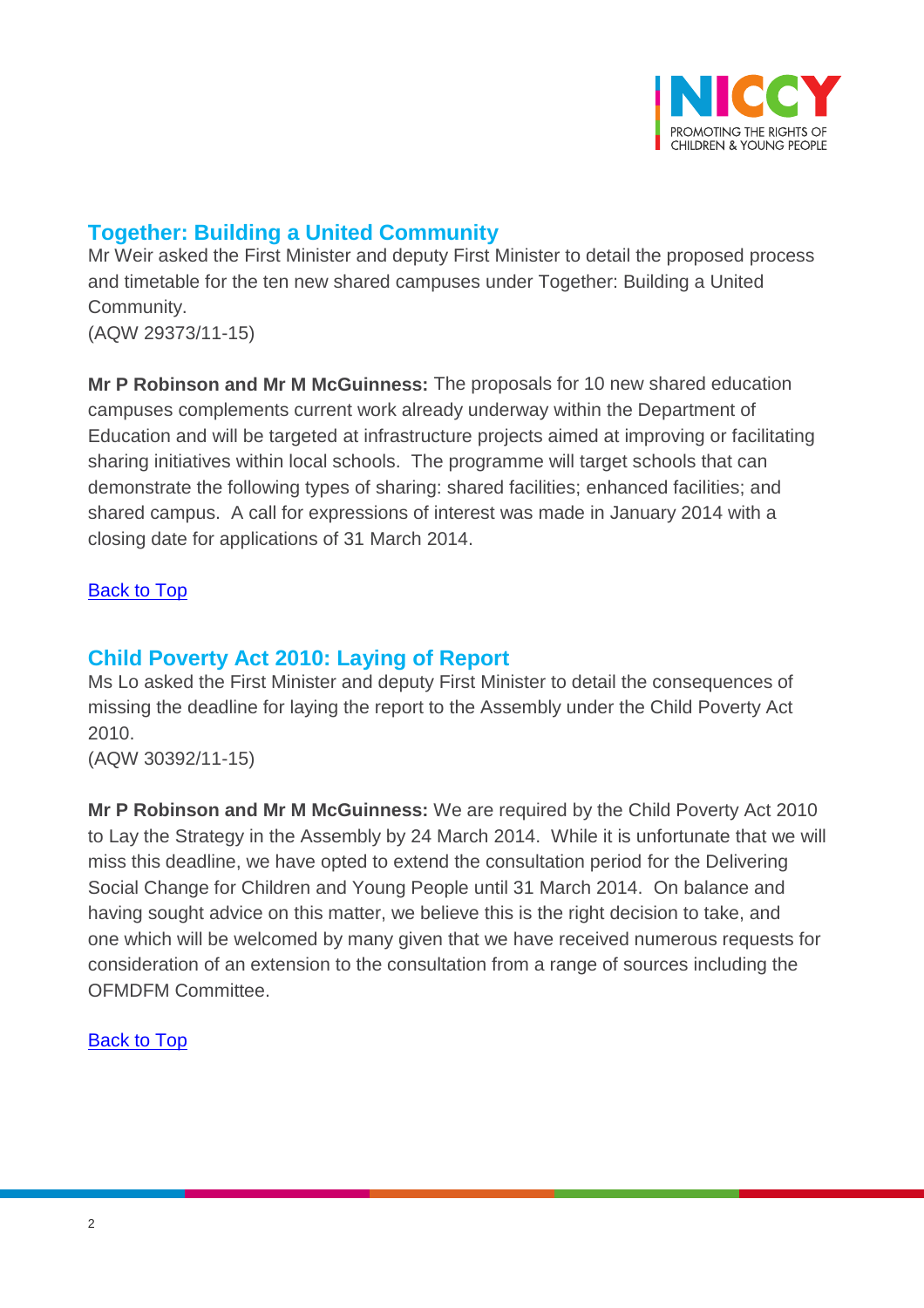

# **Sporting Clubs: Child Protection Obligations**

Mr Weir asked the Minister of Culture, Arts and Leisure what monitoring takes place to ensure that sporting clubs comply with their child protection obligations. (AQW 30803/11-15)

**Ms Ní Chuilín:** The governing bodies of sport in the north of Ireland have responsibility for ensuring that all affiliated sporting clubs are compliant with child protection obligations, including monitoring the compliance of these obligations. Through its governance programme, Sport NI, an arms length body of my Department, has introduced a process to assist all funded sport governing bodies to assess safeguarding standards. These standards are taken from guidance sponsored by the Department of Health and Social Services and Public Safety through "Our Duty to Care". In addition, Sport NI has processes in place to ensure that any clubs, who apply for direct funding, comply with child protection obligations. Sport NI will continue to provide support to governing bodies on their child protection obligations.

#### [Back to Top](#page-0-0)

### <span id="page-2-0"></span>**Positive Mental Health Among Pupils**

Ms Fearon asked the Minister of Education how his Department is working to encourage positive mental health among pupils from an early age; and what action is being taken to improve school counselling services. (AQW 30923/11-15)

**Mr O'Dowd:** The Department of Education (DE) promotes positive mental health and wellbeing of pupils in schools through a range of developments.

The Revised Curriculum for primary and post-primary schools has elements designed to develop the young person as an individual and to enhance young people's own awareness of the stressors in their lives and their capacity to deal with them.

The "iMatter" Programme is intended to support the entire school community to be engaged in promoting resilient emotional health for all pupils. Under the programme a suite of homework diary inserts and posters on topics of concern to young people such as self esteem and coping with stress, worry and anxiety, and outlining sources of help are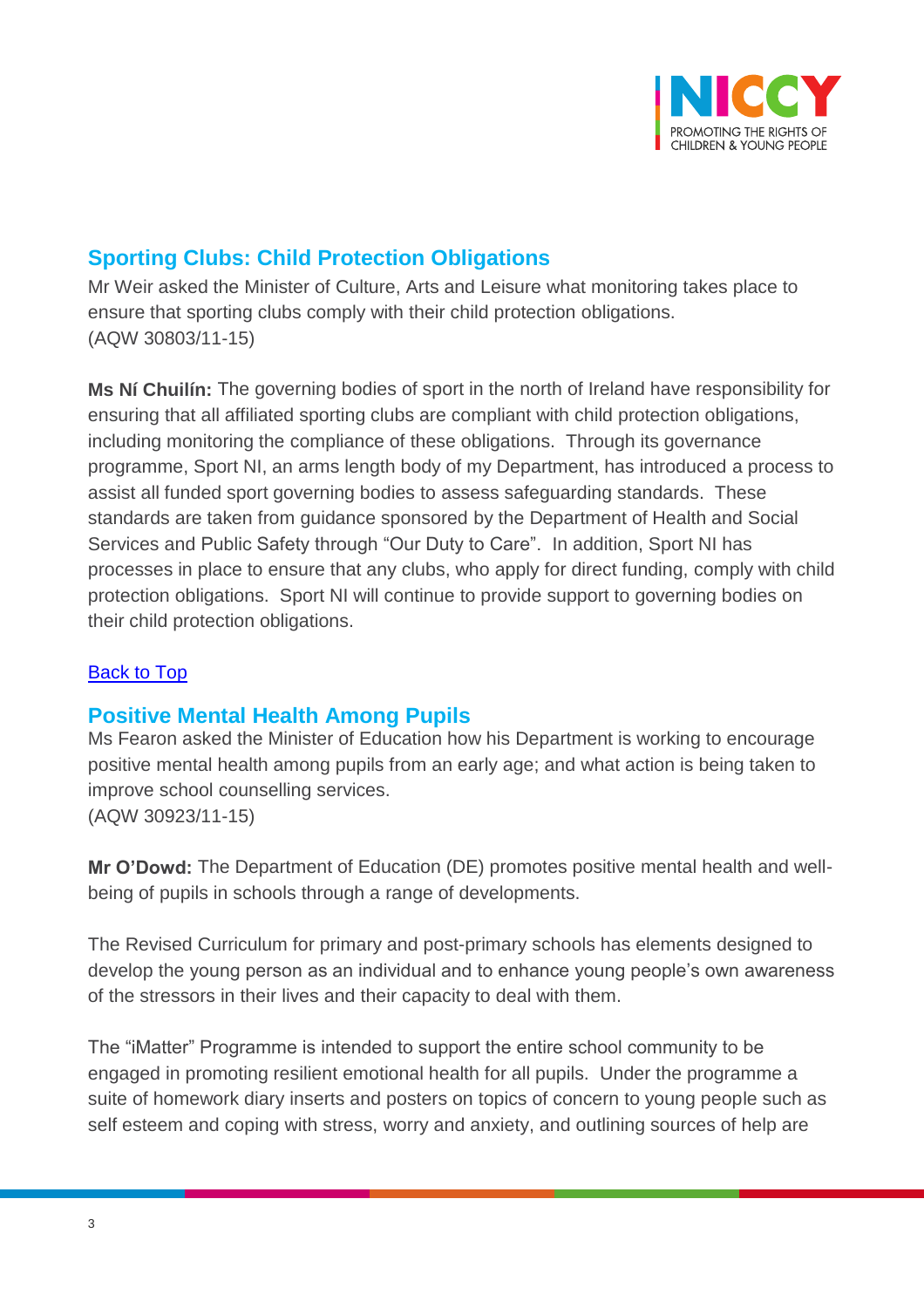

prepared and distributed annually. Pupils are also alerted to a topical "Message of the Month" each time they access the C2K system.

The Department issued a "Guide to Managing Critical Incidents in Schools" along with a supporting DVD on 10 February. The Guide, commissioned by DE as part of the 'iMatter' Programme, is aimed at ensuring a regional approach to dealing with critical incidents and is designed to help schools be prepared for a critical incident and to ensure effective management before, during and after the event. The Guide is available on the DE website.

DE is a member of and funds the local Anti-Bullying Forum (NIABF) which brings together local statutory and voluntary organisations to help schools and organisations working with young people to develop appropriate strategies to prevent and deal with bullying behaviours. In August 2013 the Forum published "Effective Responses to Bullying" to support schools in the management of alleged bullying incidents. Further information is available at [www.niabf.org.uk.](http://www.niabf.org.uk/)

The Independent Counselling Service for Schools (ICSS) has been accessible to young people of postprimary age in mainstream schools since September 2007. This service was extended to postprimary aged pupils in special schools from January 2011 and has been widely welcomed by the schools involved. An average of 1432 pupils per month use the ICSS Service. As part of the current arrangements for support following a critical incident, pupils in primary schools have access to counselling support. Work will take place later this year on how access to the counselling service might be extended to primary aged pupils.

In October 2012 the Delivering Social Change programme provided funding for a series of six Signature projects, involving the establishment of 20 new nurture units to be rolled out in Primary Schools across the north of Ireland. Nurture Units offer a short term, focused intervention strategy which addresses barriers to learning arising from social, emotional and behavioural difficulties, aiming to develop and improve the child's behaviour enabling them, after a short time in the nurture unit, to participate effectively within their mainstream class. DE provided financial assistance to a further 10 schools with existing nurture provision for the lifetime of the Signature Project (June 2015). Latest figures indicate that a total of 116 children, 75 boys and 41 girls, are currently attending the units. [Back to Top](#page-0-0)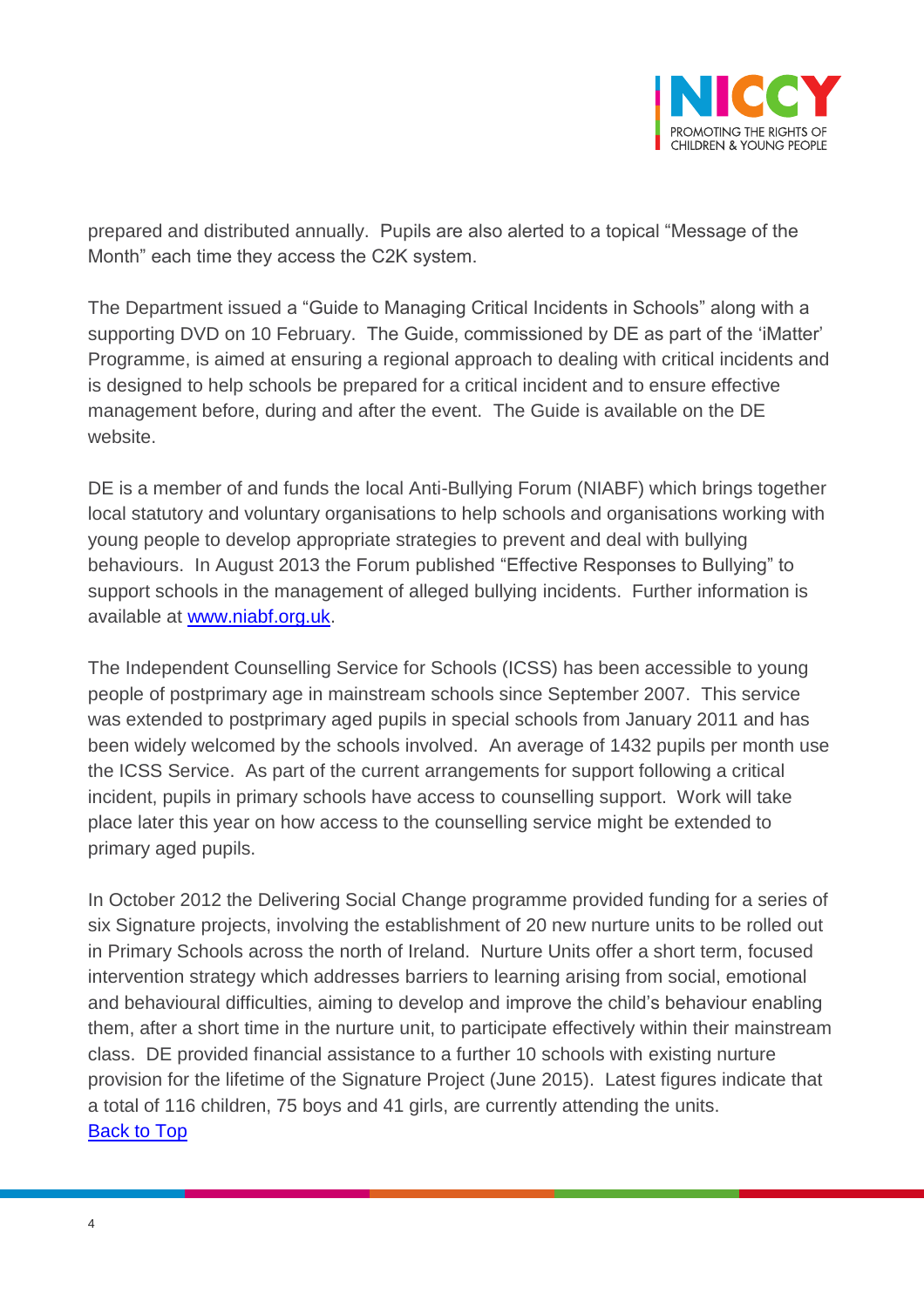

### <span id="page-4-0"></span>**Integrated Education Schools**

Mr D McIlveen asked the Minister of Education to detail

- (i) how many new Integrated Education schools have opened; and
- (ii) how much of his budget has been used to promote integrated education, in each of the last five years.

(AQW 30948/11-15)

**Mr O'Dowd:** No new integrated schools have opened in the last five years, nor have any Development Proposals, seeking to open new integrated schools, been published during that period. However, during the last five years, a Development Proposal to allow a school to transform from 'controlled' status to 'controlled integrated' was published and approved, as were three Development Proposals to increase enrolment numbers; two at integrated post Primary schools, and one at an integrated nursery school.

In relation to the amount of funding used to promote integrated education, Article 64 (2) of the Education Reform (NI) Order 1989 allows the Department to pay grants to a body, which has as an objective, the encouragement or promotion of integrated education. In fulfilment of this legislation, my Department provides funding annually to the Council for Integrated Education (NICIE). The amount of funding made available to NICIE during the last five years to promote and encourage integrated education is as follows:

<span id="page-4-1"></span>

| 2009/10 | £57.9K |
|---------|--------|
| 2010/11 | £597K  |
| 2011/12 | £613K  |
| 2012/13 | £628K  |
| 2013/14 | £646k  |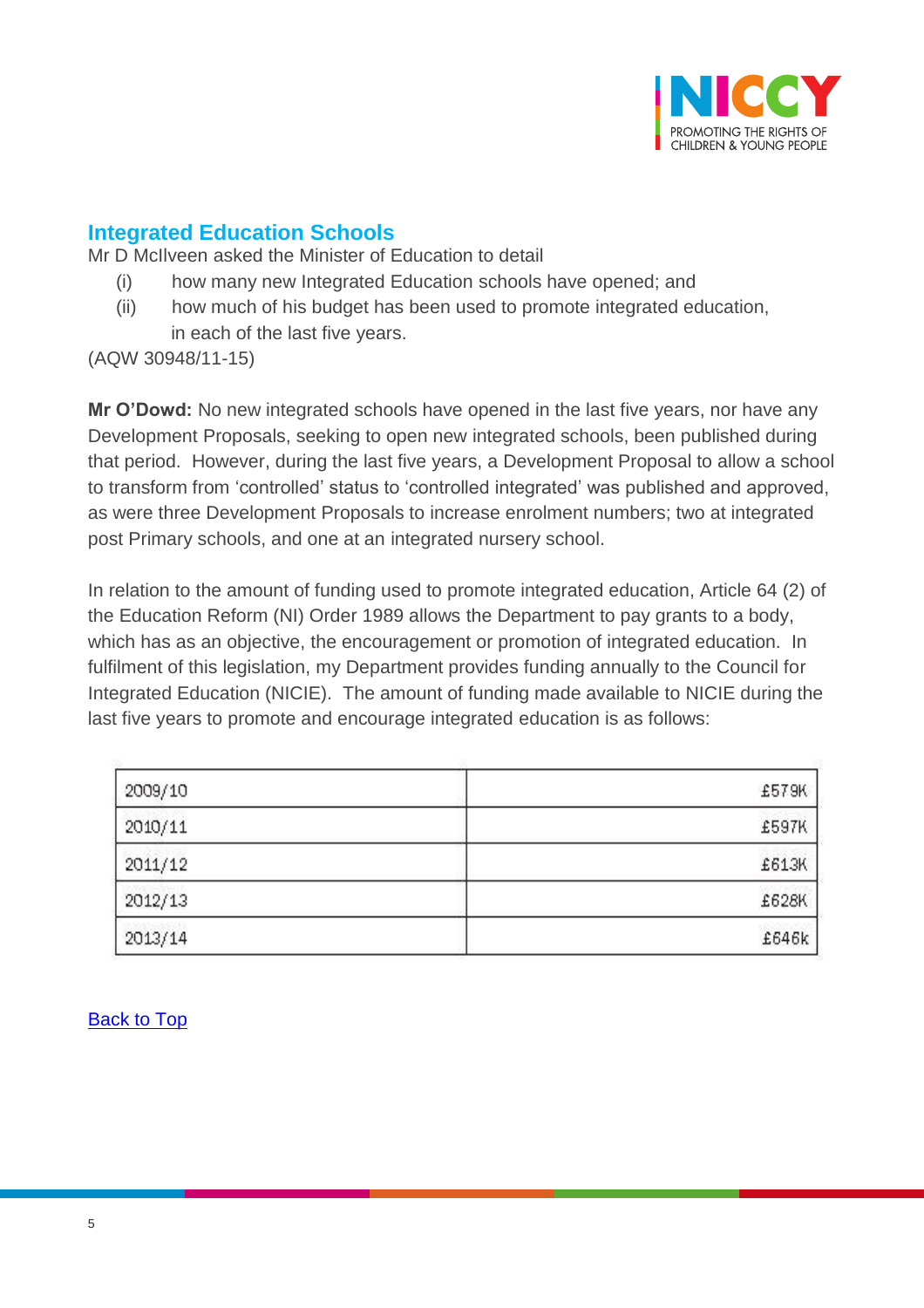

# **Development of Integrated Education**

Mr D McIlveen asked the Minister of Education how he plans to promote and develop integrated education. (AQW 30949/11-15)

**Mr O'Dowd:** Under Article 64 (1) of the Education Reform (NI) Order 1989, my Department has a statutory duty to encourage and facilitate the development of integrated education (i.e. the education together, at school, of Protestant and Roman Catholic pupils). I take this duty very seriously, and will continue to do so.

To help encourage and facilitate the development of integrated education, the Department of Education provides annual funding to help schools with the process of transformation to integrated status. This supports schools in the initial stages of the transformation process and with the employment of a teacher, from the minority community in the school, to assist with religious education. The budget available for 2013/14 is £185k. In addition, Article 64 (2) of the 1989 Order allows the Department to pay grants to a body which has as an objective the encouragement or promotion of integrated education. In fulfilment of this legislation, my Department provides funding annually to the NI Council for Integrated Education (NICIE). Funding of £646k has been allocated for 2013/14. I have met with officials from NICIE twice in recent months, to discuss proposals to further promote and facilitate the development and growth of integrated education. I remain willing to consider further innovative approaches which will facilitate the development of the sector. I recognise the vital and valuable contribution that integrated education, together with all other types of education, makes to building a peaceful and stable future for our children. Going forward, the Department of Education will ensure that it continues to have a rigorous approach to its duty to integrated education.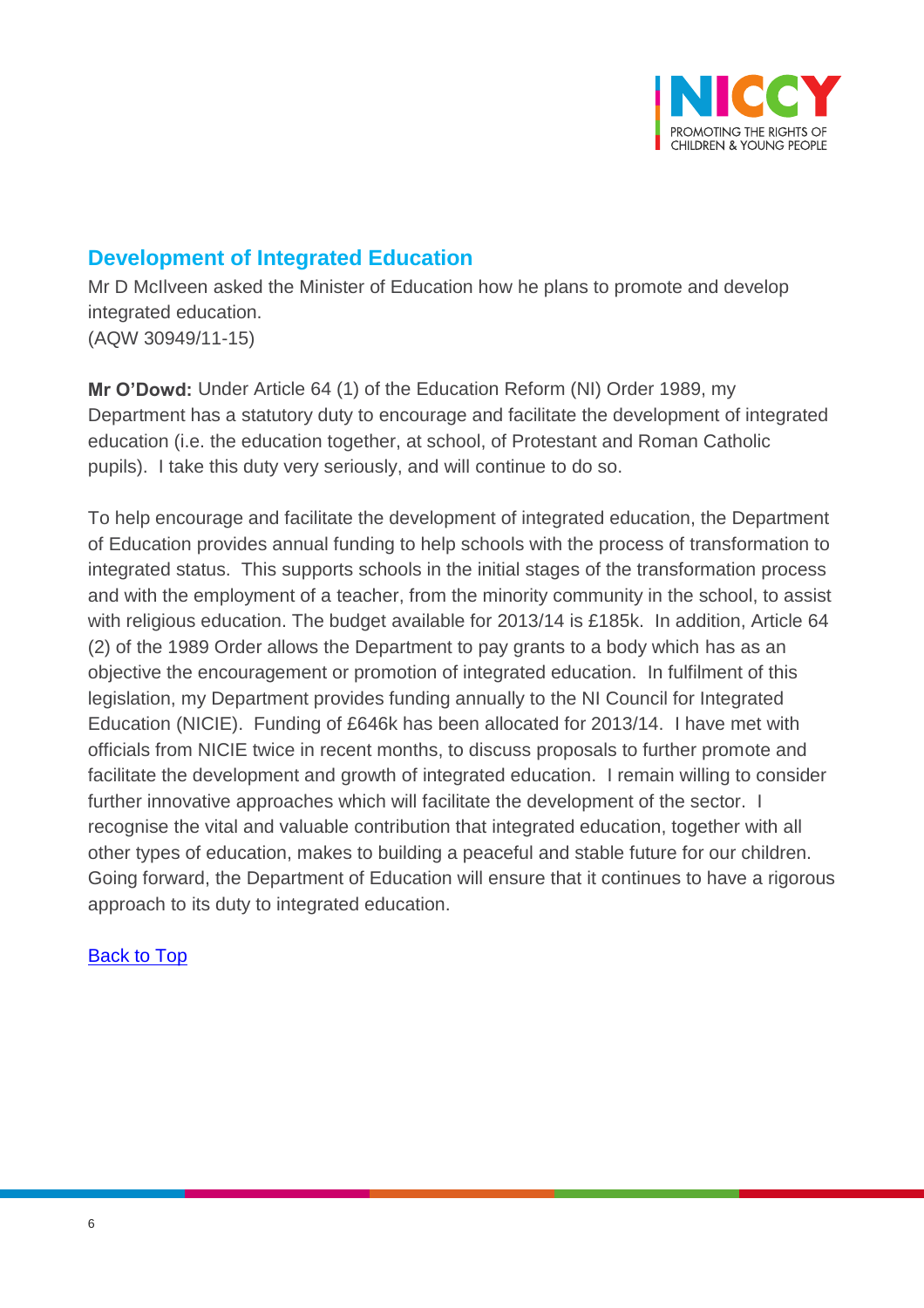

### <span id="page-6-0"></span>**International Review of Children's Heart Surgery**

Mr Weir asked the Minister of Health, Social Services and Public Safety to list the personnel appointed to the International Review of Children's Heart Surgery. (AQW 30470/11-15)

**Mr Poots**: Three experts have been appointed to the Expert Group to carry out an Assessment of a potential all-island service for the future delivery of Congenital Cardiology and Cardiac Surgical services for both adults and children, recommending the most appropriate model that meets the population health needs and other requirements of both jurisdictions i.e. Northern Ireland and the Republic of Ireland. They are:

- Dr John Mayer, Chair in Cardiovascular Studies at the Children's Hospital, Boston (to chair the Expert Group);
- Dr Adrian Moran, Consultant Cardiologist from the Maine Medical Centre, USA, and fellow of the American Academy of Paediatrics and the American College of Cardiology;
- Dr John Sinclair, Consultant Paediatric Cardiac Anaesthetist and Intensivist at Yorkhill Children's Hospital, Glasgow.

The Expert Group will be supported by specialist professional nursing representation and other expertise as required.

#### [Back to Top](#page-0-0)

### <span id="page-6-1"></span>**Autistic Spectrum Disorder: Understanding the Needs of Children Northern Ireland Assessment**

Mr McNarry asked the Minister of Health, Social Services and Public Safety whether each child who is diagnosed with autistic spectrum disorder also has an Understanding the Needs of Children Northern Ireland assessment; and to detail give the number who have received each, broken down by Health and Social Care Trust. (AQW 30667/11-15)

**Mr Poots**: The information requested is not readily available and could only be provided at disproportionate cost.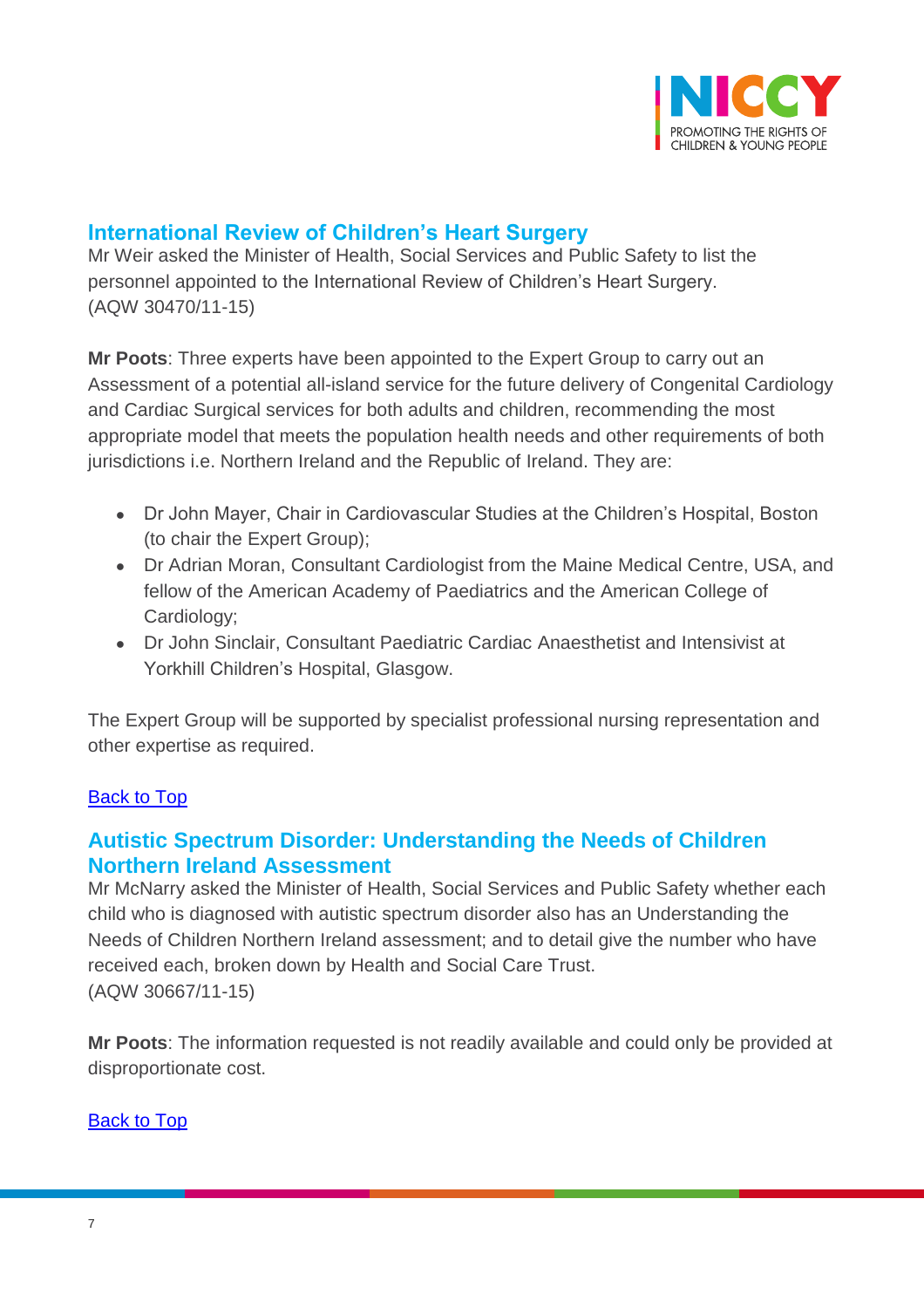

# <span id="page-7-0"></span>**Protocol: 'Meeting the Accommodation and Support Needs of 16-21 Year Olds'**

Mr F McCann asked the Minister of Health, Social Services and Public Safety to detail when the protocol 'Meeting the accommodation and support needs of 16-21 year olds'

- (i) is to be formally released; and
- (ii) will become operational.

(AQW 30871/11-15)

**Mr Poots:** There are several documents under development relating to this subject. It is assumed that the document referred to in this question relates to "Meeting the Accommodation and Support Needs of 16-21 year olds: Regional Good Practice Guidance Agreed by the Northern Ireland Housing Executive and Health and Social Care Trusts."

This good practice Guidance is jointly owned by the Northern Ireland Housing Executive (NIHE) and the five Health and Social Care Trusts (Trusts). Its development has been facilitated by the Regional Health and Social Care Board (HSCB) with assistance from the Department of Justice and the Youth Justice Agency and is currently in the final drafting stage. It should be noted that the draft Guidance, whilst not formally released, has been a focus of recent workshops. I have been advised that the lead agencies, which have been fully involved in its development, are currently working to the spirit, intent and requirements of the Guidance.

**(i)** The Guidance will be issued before the 30 April 2014. Prior to its release, the document will require formal endorsement and dissemination by the Trust Directors and the NIHE Chief Executive within their respective organisations for implementation. At the same time, the HSCB will formally issue the document to relevant voluntary and community organisations for information.

**(ii)** The Guidance will be operational from the point of issue and dissemination by the lead agencies.